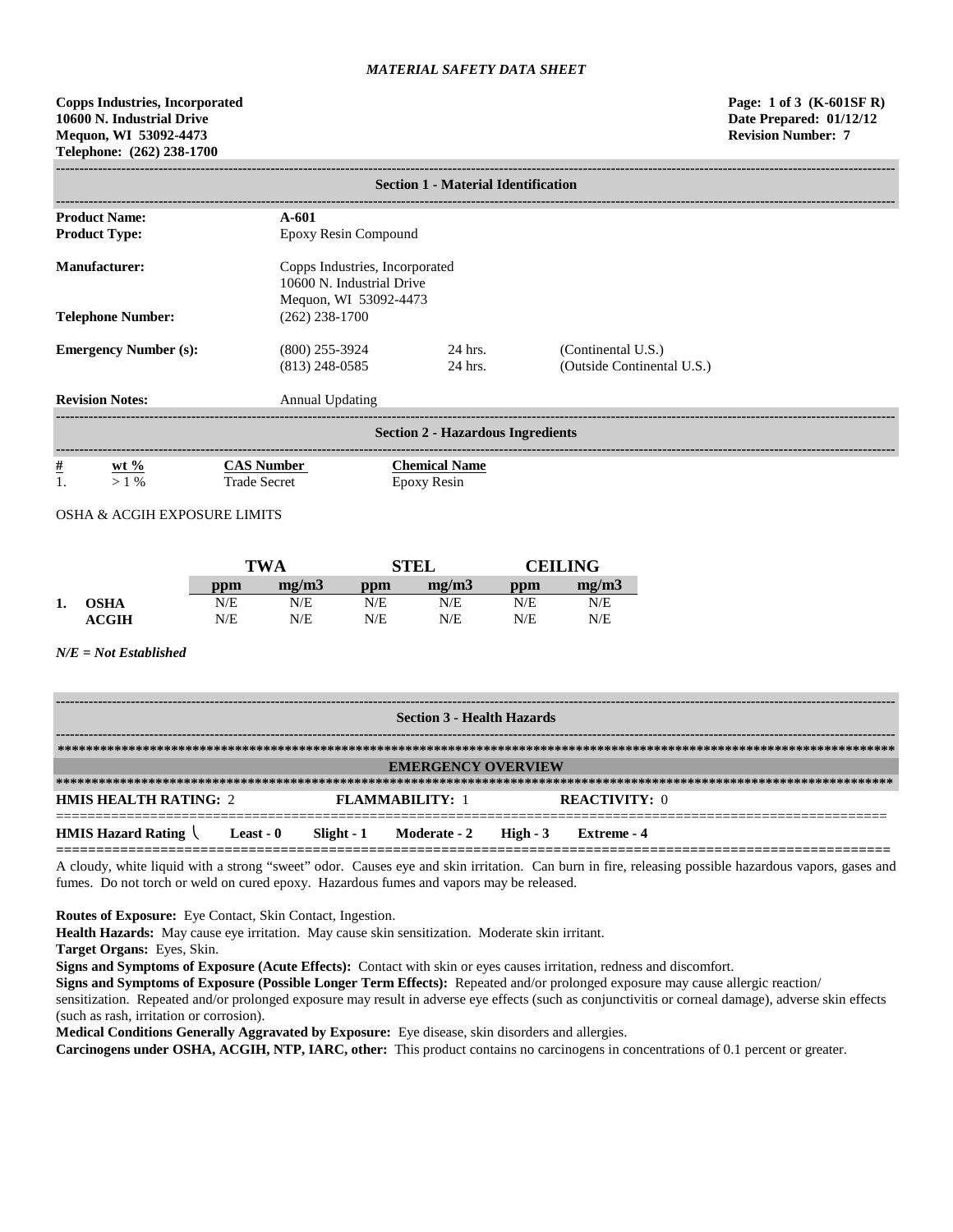#### **Section 4 - First Aid**

**------------------------------------------------------------------------------------------------------------------------------------------------------------------------------------**

**Eye Contact:** Hold eyelids apart and immediately flush eyes with plenty of water for at least 15 minutes. Seek medical attention.

**Skin Contact:** Remove contaminated clothing/shoes and wipe excess from skin. Flush skin with water. Follow by washing with soap and water. If irritation occurs, seek medical attention. If contact with hot product occurs, immediately flush with cool water for 15 minutes. Carefully remove clothing; if clothing is stuck to a burn area do not pull it off, but cut around it. Cover burn area with a clean material. Get medical attention immediately.

**Inhalation:** Remove victim to fresh air and provide oxygen. If breathing is difficult, seek medical attention.

**Ingestion:** If swallowed, call physician immediately. Induce vomiting only as directed by medical personnel. Never give anything by mouth to an unconscious person. Get medical attention immediately.

|                                                                                                                                                                                                                                                                                                                                                                                                                                                                                                                                                                                                                                                                                                                                                                                                                                                 |                                                                                                                                                                                                                                                                                                                                                                                                                                                                                   | <b>Section 5 - Fire and Explosion Data</b>                                                                                                                                                                  |  |  |  |  |
|-------------------------------------------------------------------------------------------------------------------------------------------------------------------------------------------------------------------------------------------------------------------------------------------------------------------------------------------------------------------------------------------------------------------------------------------------------------------------------------------------------------------------------------------------------------------------------------------------------------------------------------------------------------------------------------------------------------------------------------------------------------------------------------------------------------------------------------------------|-----------------------------------------------------------------------------------------------------------------------------------------------------------------------------------------------------------------------------------------------------------------------------------------------------------------------------------------------------------------------------------------------------------------------------------------------------------------------------------|-------------------------------------------------------------------------------------------------------------------------------------------------------------------------------------------------------------|--|--|--|--|
| <b>Upper Explosion Limit (UEL):</b><br><b>Flash Point (closed cup):</b><br>$>200$ °F<br>No data<br><b>Auto Ignition Temperature:</b><br><b>Lower Explosion Limit (LEL):</b><br>No data<br>No data<br>Fire Hazard Classification (OSHA/NFPA): This product is not considered flammable nor combustible, but will burn if involved in a fire.<br>Extinguishing Media: Foam, Carbon Dioxide (CO2), or dry chemical.<br>Special Fire Fighting Procedures: Keep personnel removed from area and upwind of fire. Wear full fire-fighting turn-out gear (full bunker gear)<br>and respiratory protection (SCBA). Cool fire exposed containers with water spray.<br>Unusual Fire and Explosion Hazards: Hazardous combustion products may be present. Combustion may form aldehydes, nitrous oxides, carbon<br>monoxide (CO), and carbon dioxide (CO2). |                                                                                                                                                                                                                                                                                                                                                                                                                                                                                   |                                                                                                                                                                                                             |  |  |  |  |
|                                                                                                                                                                                                                                                                                                                                                                                                                                                                                                                                                                                                                                                                                                                                                                                                                                                 |                                                                                                                                                                                                                                                                                                                                                                                                                                                                                   | <b>Section 6 - Accidental Release Measures</b>                                                                                                                                                              |  |  |  |  |
| Containment Techniques (Removal of ignition sources, diking, etc.) Stop the leak, if possible. Shut off or remove all ignition sources. Construct<br>a dike to prevent spreading.<br>Clean-Up Procedures: Spread absorbent material over area. Wipe or scrape up material. Dispose of material in accordance with local, state and<br>federal regulations. Wash area with soap and water. Prevent washings from entering sewers or waterways.<br>Other Emergency Advice: Wear protective clothing, boots, gloves, respirator, and eye protection.                                                                                                                                                                                                                                                                                               |                                                                                                                                                                                                                                                                                                                                                                                                                                                                                   |                                                                                                                                                                                                             |  |  |  |  |
|                                                                                                                                                                                                                                                                                                                                                                                                                                                                                                                                                                                                                                                                                                                                                                                                                                                 |                                                                                                                                                                                                                                                                                                                                                                                                                                                                                   | <b>Section 7 - Handling and Storage</b>                                                                                                                                                                     |  |  |  |  |
|                                                                                                                                                                                                                                                                                                                                                                                                                                                                                                                                                                                                                                                                                                                                                                                                                                                 | Storage: Store in a cool (60-80 °F), dry, ventilated place. Crystallization may occur if storage temperature drops below 55°F for a prolonged period<br>of time. Store in closed containers.<br>Handling: Avoid contact with skin, eyes, or clothing. When handling, do not eat, drink, or smoke.<br>Other Precautions: Wash thoroughly after handling. Remove contaminated clothing and gear. Decontaminate. Destroy leather or any articles<br>which can not be decontaminated. |                                                                                                                                                                                                             |  |  |  |  |
|                                                                                                                                                                                                                                                                                                                                                                                                                                                                                                                                                                                                                                                                                                                                                                                                                                                 |                                                                                                                                                                                                                                                                                                                                                                                                                                                                                   | <b>Section 8 - Personal Protection/Exposure Controls</b>                                                                                                                                                    |  |  |  |  |
| Eye Protection: Chemical safety goggles recommended. Contact lenses should not be worn while using this product.<br>Hand Protection: Chemical resistant gloves recommended, such as neoprene or nitrite rubber.<br>Respiratory Protection: Not necessary under most operating conditions. NIOSH approved organic vapor respirator should be used in confined<br>areas, or when conditions cause high vapor concentrations. If the percent oxygen is below normal then use self-contained breathing apparatus.<br>Protective Clothing: Clean, body covering clothing should be utilized.<br>Work and Hygienic Practices: Eye wash stations and safety showers should be easily accessible.                                                                                                                                                       |                                                                                                                                                                                                                                                                                                                                                                                                                                                                                   |                                                                                                                                                                                                             |  |  |  |  |
|                                                                                                                                                                                                                                                                                                                                                                                                                                                                                                                                                                                                                                                                                                                                                                                                                                                 |                                                                                                                                                                                                                                                                                                                                                                                                                                                                                   | <b>Section 9 - Typical Physical and Chemical Properties</b>                                                                                                                                                 |  |  |  |  |
| <b>Physical Form:</b><br>Color:<br>Odor:<br>pH:<br><b>Vapor Pressure:</b>                                                                                                                                                                                                                                                                                                                                                                                                                                                                                                                                                                                                                                                                                                                                                                       | Liquid<br>Cloudy, White<br>Sweet<br>No Data<br>No Data                                                                                                                                                                                                                                                                                                                                                                                                                            | <b>Vapor Density:</b><br>Heavier than air<br>$>200$ °F<br><b>Boiling Point:</b><br><b>Melting Point:</b><br>Not Applicable<br><b>Solubility in Water:</b><br>Negligible<br><b>Specific Gravity:</b><br>1.13 |  |  |  |  |

### **Section 10 - Stability and Reactivity**

**------------------------------------------------------------------------------------------------------------------------------------------------------------------------------------ Chemical Stability:** Stable **Conditions to Avoid (if unstable):** None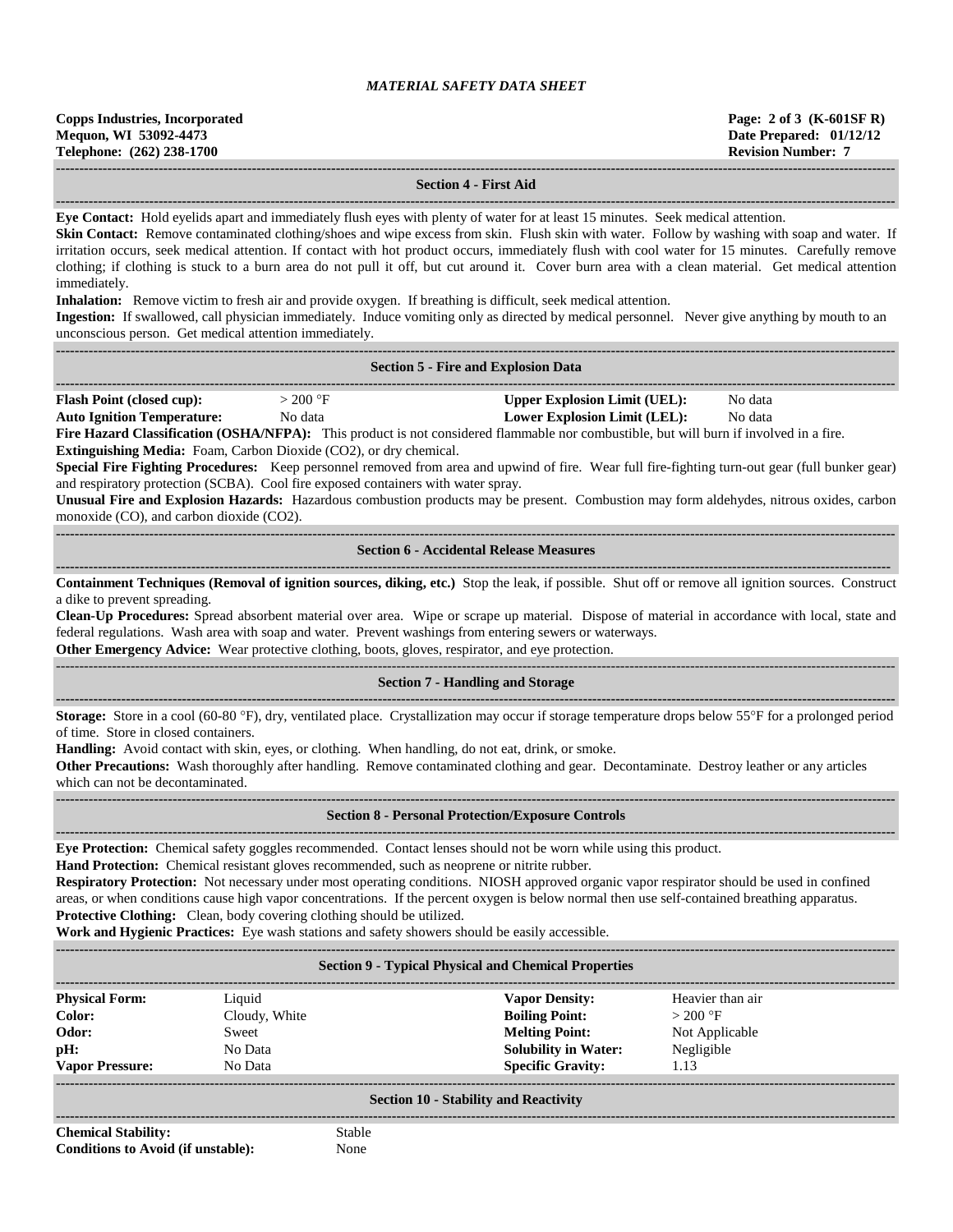### **Copps Industries, Incorporated Page: 3 of 3 (K-601SF R) Mequon, WI 53092-4473 Date Prepared: 01/12/12 Telephone: (262) 238-1700 Revision Number: 7**

|                                                                                                                              | Section 10 - Stability and Reactivity (con't.)                                                                                                    |
|------------------------------------------------------------------------------------------------------------------------------|---------------------------------------------------------------------------------------------------------------------------------------------------|
| <b>Incompatibility (Materials to Avoid):</b><br><b>Hazardous Decomposition Products:</b><br><b>Hazardous Polymerization:</b> | Acids, strong oxidizing agents.<br><b>None</b><br>Contact with epoxy hardeners under uncontrolled conditions. May release excess heat and vapors. |
|                                                                                                                              | <b>Section 11 - Toxicological Properties</b>                                                                                                      |
| <b>Acute Oral Toxicity (LD50, RAT):</b>                                                                                      | No data available.                                                                                                                                |

**Acute Dermal Toxicity (LD50, RABBIT):** No data available. Acute Inhalation Toxicity (LC50, RAT): No data available.

------------------------------------------------------------------------------------------------------------------------------------------------------------------------------------ **Section 12 - Ecological Information ------------------------------------------------------------------------------------------------------------------------------------------------------------------------------------**

No data available.

# **------------------------------------------------------------------------------------------------------------------------------------------------------------------------------------**

### **Section 13 - Disposal Considerations**

**------------------------------------------------------------------------------------------------------------------------------------------------------------------------------------ Waste Disposal:** This material does not contain any VOC's (volatile organic compounds). Dispose of material in accordance with applicable, local, state, and federal laws and regulations. The state and local regulations and laws may differ from federal regulations, and laws may change or be reinterpreted. This information only applies to the material as manufactured. Processing, use, or contamination may make the information in appropriate, inaccurate, or incomplete. Responsibility for proper waste disposal is with the owner of the waste. **------------------------------------------------------------------------------------------------------------------------------------------------------------------------------------**

|  |  | <b>Section 14 - Transport Information</b> |
|--|--|-------------------------------------------|
|--|--|-------------------------------------------|

| <b>DOT Non-Bulk Shipping Name:</b> | Resin compound - not regulated | $\overline{I} \overline{N}$ : | Not regulated                                                  |
|------------------------------------|--------------------------------|-------------------------------|----------------------------------------------------------------|
| <b>DOT Bulk Shipping Name:</b>     | Resin compound - not regulated | <b>Packing Group:</b>         | Not regulated                                                  |
| <b>Technical Shipping Name:</b>    | NMFC Item 46030, Class 55      | <b>IMO Shipping Data:</b>     | Resin compound - not regulated                                 |
| <b>DOT Hazard Class:</b>           | Not regulated                  |                               | <b>ICAO/IATA Shipping Data:</b> Resin compound - not regulated |
|                                    |                                |                               |                                                                |

#### **Section 15 - Regulatory Information**

#### **------------------------------------------------------------------------------------------------------------------------------------------------------------------------------------** *US FEDERAL REGULATIONS:*

**Toxic Substances Control Act (TSCA):** All components are included in the EPA Toxic Substances Control Act (TSCA) Chemical Substance Inventory or are not required to be listed on the TSCA Inventory.

**OSHA (29CFR1910.1200) Hazard Class(es):** Irritant. Sensitizer

**EPCRA Section 312 (40CFR370) Hazard Classes:** Immediate Health Hazard. Delayed Health Hazard.

**EPCRA Section 313 (40CFR372):** Toxic chemicals above "de minimus" level: None

# *STATE REGULATIONS:*

**California Proposition 65 Substances:** (components known to the State of California to cause cancer and/or reproductive toxicity and subject to warning and discharge requirements under the "Safe Drinking Water and Toxic Enforcement Act of 1986"). None

#### *INTERNATIONAL REGULATIONS*

| <b>Canada:</b> | <b>WHMIS Hazard Classification:</b> Class D. division 2B |                                                                   |
|----------------|----------------------------------------------------------|-------------------------------------------------------------------|
|                |                                                          | <b>WHMIS Risk Phrases:</b> Eye or skin irritant. Skin sensitizer. |
|                | <b>WHMIS Symbols:</b> Stylized T                         |                                                                   |

**----------------------------------------------------------------------------------------------------------------------------------------------------------------------------------- Section 16 - Other Information ------------------------------------------------------------------------------------------------------------------------------------------------------------------------------------**

*To the best of our knowledge, the information contained herein is accurate. However, neither Copps Industries nor any of its agents assume any liability whatsoever for the accuracy or completeness of the information contained herein. Final determination of suitability of any material is the sole responsibility of the user. All materials may present unknown health hazards and should be used with caution. Although certain hazards are described herein, we cannot guarantee that these are the only hazards which exist.*

**Revision Date:** 01/12/12 **Revised By:** Aleksey Kozlov **Replaces Revision Dated:** 01/28/10 **Title:** Technical Director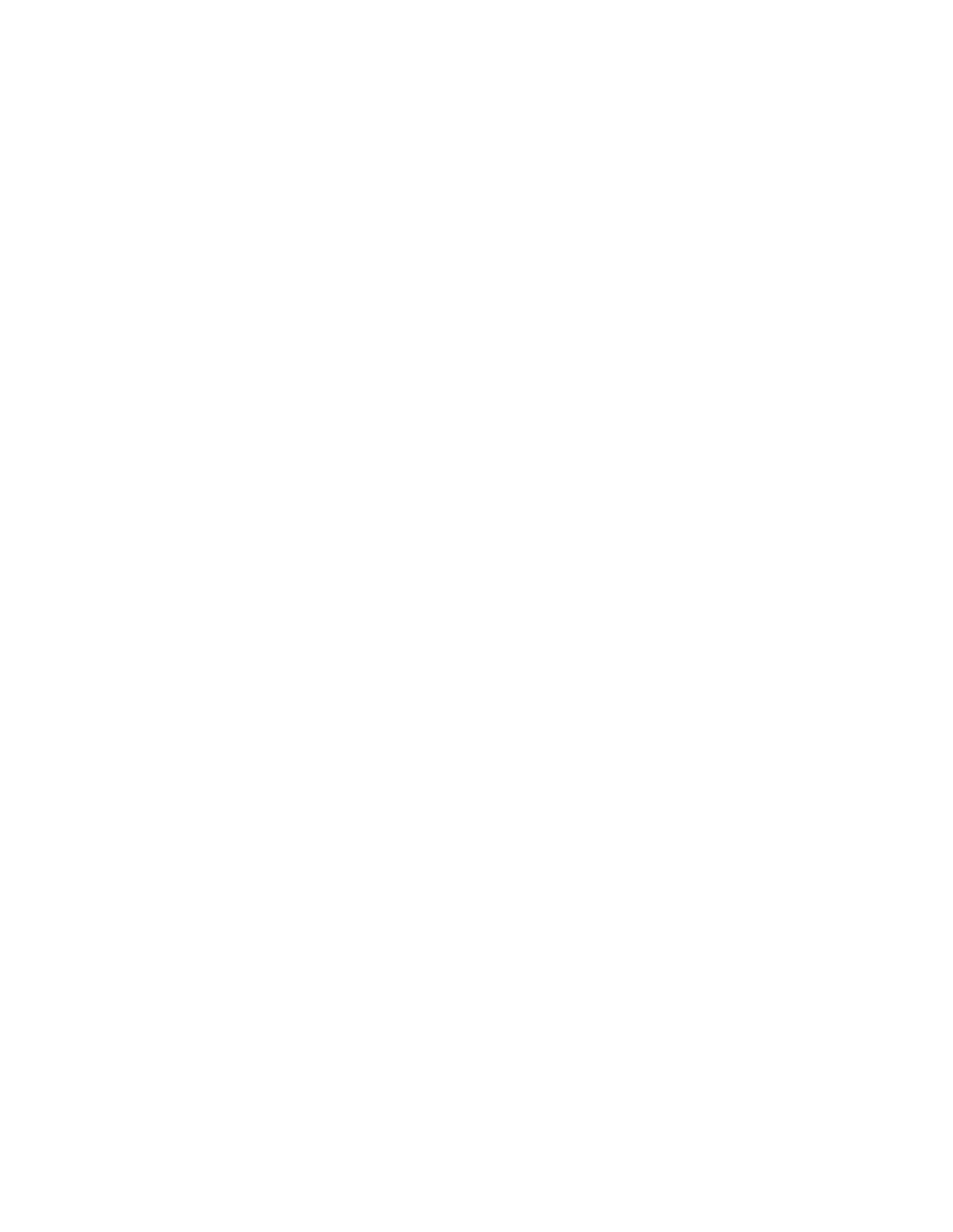**------------------------------------------------------------------------------------------------------------------------------------------------------------------------------------**

|                                                                                                                   |                                          | <b>Section 1 - Material Identification</b>                                           |                                                  |  |  |  |
|-------------------------------------------------------------------------------------------------------------------|------------------------------------------|--------------------------------------------------------------------------------------|--------------------------------------------------|--|--|--|
| <b>Product Name:</b>                                                                                              | <b>B-601</b>                             |                                                                                      |                                                  |  |  |  |
| <b>Product Type:</b>                                                                                              | Epoxy Hardener Compound                  |                                                                                      |                                                  |  |  |  |
| <b>Manufacturer:</b>                                                                                              |                                          | Copps Industries, Incorporated<br>10600 N. Industrial Drive<br>Mequon, WI 53092-4473 |                                                  |  |  |  |
| <b>Telephone Number:</b>                                                                                          | $(262)$ 238-1700                         |                                                                                      |                                                  |  |  |  |
| <b>Emergency Number (s):</b>                                                                                      | $(800)$ 255-3924<br>$(813)$ 248-0585     | 24 hrs.<br>24 hrs.                                                                   | (Continental U.S.)<br>(Outside Continental U.S.) |  |  |  |
| <b>Revision Notes:</b>                                                                                            | Annual Update                            |                                                                                      |                                                  |  |  |  |
|                                                                                                                   |                                          | <b>Section 2 - Hazardous Ingredients</b>                                             |                                                  |  |  |  |
| $\frac{\#}{1}$<br>$\frac{\text{wt } 96}{>1 \%}$<br>$O(1)$ $O(1)$ $O(1)$ $O(1)$ $O(1)$ $O(1)$ $O(1)$ $O(1)$ $O(1)$ | <b>CAS Number</b><br><b>Trade Secret</b> | <b>Chemical Name</b><br>Amine                                                        |                                                  |  |  |  |

# OSHA & ACGIH EXPOSURE LIMITS

|    |             |     | <b>TWA</b> |     | <b>STEL</b> |     | CEILING |  |
|----|-------------|-----|------------|-----|-------------|-----|---------|--|
|    |             | ppm | me/m3      | ppm | mg/m3       | ppm | mg/m3   |  |
| 1. | <b>OSHA</b> | N/E | N/E        | N/E | N/E         | N/E | N/E     |  |
|    | ACGIH       | N/E | N/E        | N/E | N/E         | N/E | N/E     |  |

### *N/E = Not Established*

| <b>Section 3 - Health Hazards</b>              |           |  |                                  |  |                      |  |
|------------------------------------------------|-----------|--|----------------------------------|--|----------------------|--|
|                                                |           |  |                                  |  |                      |  |
|                                                |           |  | <b>EMERGENCY OVERVIEW</b>        |  |                      |  |
|                                                |           |  |                                  |  |                      |  |
| <b>HMIS HEALTH RATING: 3</b>                   |           |  | <b>FLAMMARILITY: 1</b>           |  | <b>REACTIVITY: 0</b> |  |
| <b>HMIS Hazard Rating <math>\langle</math></b> | Least - 0 |  | Slight - 1 Moderate - 2 High - 3 |  | Extreme - 4          |  |

An amber liquid with an amine odor. Corrosive to skin. Corrosive to eyes. Severe skin irritant. Severe eye irritant. May cause skin sensitization. May cause respiratory sensitization. Can burn in fire, releasing possible hazardous vapors, gases and fumes. Do not torch or weld on cured epoxy. Hazardous fumes and vapors may be released.

**\*\*\*\*\*\*\*\*\*\*\*\*\*\*\*\*\*\*\*\*\*\*\*\*\*\*\*\*\*\*\*\*\*\*\*\*\*\*\*\*\*\*\*\*\*\*\*\*\*\*\*\*\*\*\*\*\*\*\*\*\*\*\*\*\*\*\*\*\*\*\*\*\*\*\*\*\*\*\*\*\*\*\*\*\*\*\*\*\*\*\*\*\*\*\*\*\*\*\*\*\*\*\*\*\*\*\*\*\*\*\*\*\*\*\*\*\*\***

**Routes of Exposure:** Eye Contact, Skin Contact, Inhalation, Ingestion.

Health Hazards: Corrosive to skin. Corrosive to eyes. Severe skin irritant. Severe eye irritant. May cause skin sensitization. May cause respiratory sensitization.

**Target Organs:** Eyes, Skin, and Respiratory System.

**Signs and Symptoms of Exposure (Acute Effects):** Burns of the eye may cause blindness. Contact of undiluted products with the eyes or skin quickly causes severe irritation and pain and may cause burns, necrosis, and permanent injury. Inhalation of mists may severely damage contacted tissue and produce scarring. Product is readily absorbed through the skin and may cause discomfort, injury or serious health problems unless treated properly.

**Signs and Symptoms of Exposure (Possible Longer Term Effects):** This substance may cause respiratory sensitization to exposed workers. **Medical Conditions Generally Aggravated by Exposure:** Asthma, chronic respiratory disease (e.g. Bronchitis, emphysema). Eye disease, skin disorders and allergies.

**Carcinogens under OSHA, ACGIH, NTP, IARC, other:** This product contains no carcinogens in concentrations of 0.1 percent or greater.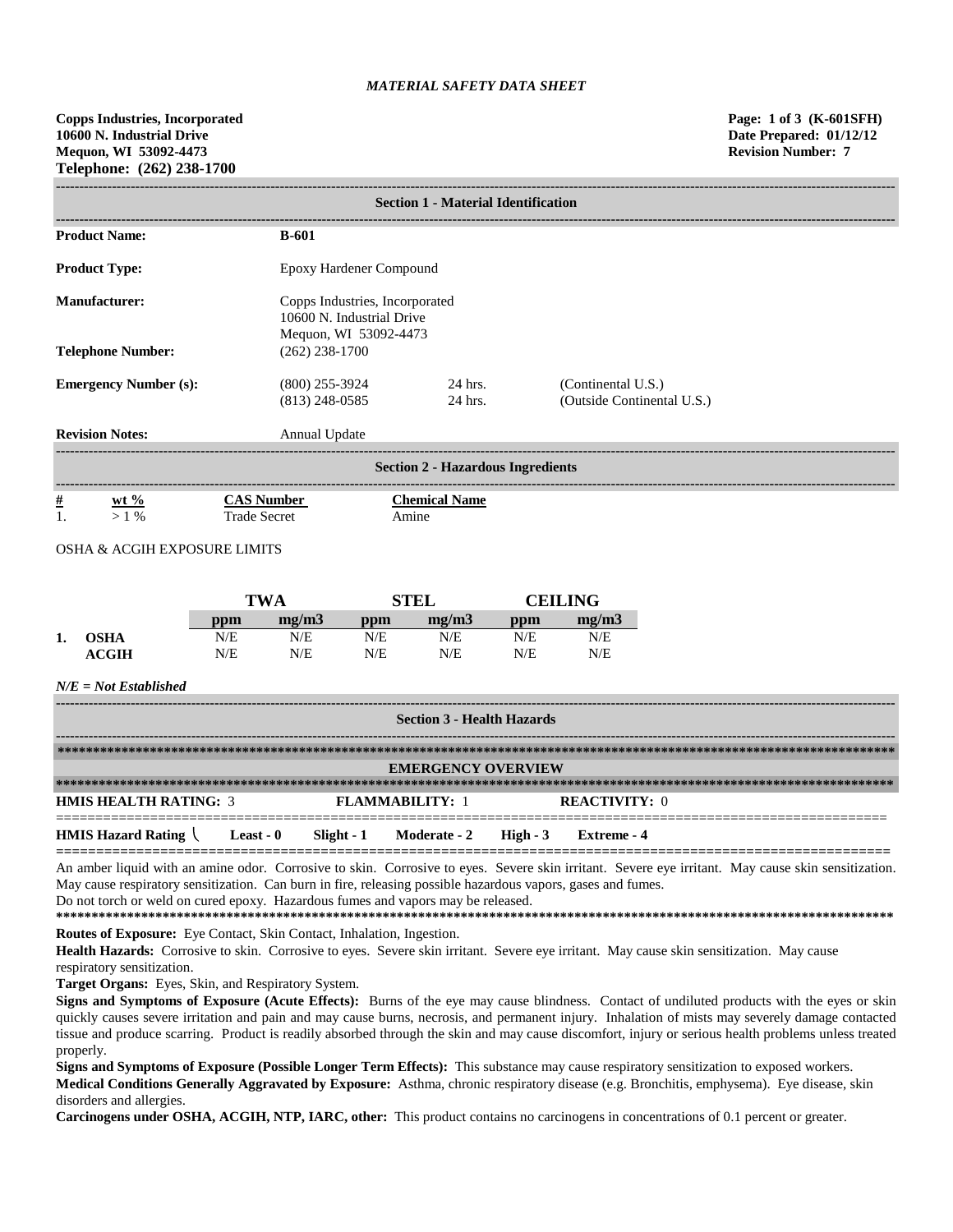**------------------------------------------------------------------------------------------------------------------------------------------------------------------------------------ Section 4 - First Aid**

**------------------------------------------------------------------------------------------------------------------------------------------------------------------------------------ Eye Contact:** Hold eyelids apart and immediately flush eyes with plenty of water for at least 15 minutes. Seek medical attention. **Skin Contact:** Remove contaminated clothing/shoes and wipe excess from skin. Immediately flush affected area with water for at least 15 minutes. Cover the affected area with a sterile dressing or clean sheeting and seek medical attention immediately. DO NOT APPLY GREASES OR OINTMENTS. Control shock if present. **Inhalation:** Remove victim to fresh air and provide oxygen. If breathing is difficult, seek medical attention. **Ingestion:** In the event of ingestion, administer 3-4 glasses of milk or water. DO NOT INDUCE VOMITING. Seek medical attention immediately. **------------------------------------------------------------------------------------------------------------------------------------------------------------------------------------ Section 5 - Fire and Explosion Data ------------------------------------------------------------------------------------------------------------------------------------------------------------------------------------ Flash Point (closed cup):**  $> 200 \text{ °F}$  **Lower Explosion Limit (LEL):** No data **Upper Explosion Limit (UEL):** No data **Auto Ignition Temperature:** No data **Fire Hazard Classification (OSHA/NFPA):** This product is considered neither flammable nor combustible, but will burn if involved in a fire. **Extinguishing Media:** Foam, Carbon Dioxide (CO2), or dry chemical. **Special Fire Fighting Procedures:** Keep personnel removed from area and upwind of fire. Wear full fire-fighting turnout gear (full bunker gear) and respiratory protection (SCBA). Cool fire exposed containers with water spray. **Unusual Fire and Explosion Hazards:** Hazardous combustion products may be present. Combustion may form aldehydes, nitrous oxides, carbon monoxide (CO), and carbon dioxide (CO2). **------------------------------------------------------------------------------------------------------------------------------------------------------------------------------------ Section 6 - Accidental Release Measures ------------------------------------------------------------------------------------------------------------------------------------------------------------------------------------ Containment Techniques (Removal of ignition sources, diking etc.):** Reduce vapor spreading with a water spray. Stop the leak, if possible. Shut off or remove all ignition sources. Construct a dike to prevent spreading. **Clean-Up Procedures:** Spread absorbent material over area. Transfer to containers by suction. For large spills, recover spilled material with a vacuum truck. Dispose of material in accordance with local, state and federal regulations. Wash area with soap and water. Prevent washings from entering sewers or waterways. **Other Emergency Advice:** Wear protective clothing, boots, gloves, respirator, and eye protection. **------------------------------------------------------------------------------------------------------------------------------------------------------------------------------------ Section 7 - Handling and Storage ------------------------------------------------------------------------------------------------------------------------------------------------------------------------------------ Storage:** Store in a cool (60-80°F), dry ventilated place. Store in closed containers. **Handling:** Avoid breathing of vapors. Handle in well-ventilated workspace. Avoid contact with skin, eyes, or clothing. When handling, do not eat, drink, or smoke. **Other Precautions:** Emergency showers and eye wash stations should be readily accessible. Wash thoroughly after handling. Remove contaminated clothing and gear. Decontaminate. Destroy leather or any articles, which can not be decontaminated. **------------------------------------------------------------------------------------------------------------------------------------------------------------------------------------ Section 8 - Personal Protection/Exposure Controls ------------------------------------------------------------------------------------------------------------------------------------------------------------------------------------ Eye Protection:** Full-face shield with chemical safety goggles. Contact lenses should not be worn while using this product. **Hand Protection:** Neoprene rubber gloves. Cuffed butyl rubber gloves. Nitrile rubber gloves. **Respiratory Protection:** Not necessary under most operating conditions. NIOSH approved organic vapor respirator should be used in confined areas, or when conditions cause high vapor concentrations. If the percent oxygen is below normal then use self-contained breathing apparatus. **Protective Clothing:** Impervious clothing. Slickersuit. Rubber boots. Full rubber suit (rain gear). Butyl or latex protective clothing. **Work and Hygienic Practices:** Eye wash stations and safety showers should be easily accessible. **------------------------------------------------------------------------------------------------------------------------------------------------------------------------------------ Section 9 - Typical Physical and Chemical Properties ------------------------------------------------------------------------------------------------------------------------------------------------------------------------------------ Physical Form:** Liquid **Vapor Density:** Heavier than air **Color:** Amber **Amber Boiling Point:**  $> 200$  °F **Odor:** Amine **Melting Point:** Not applicable **pH:** No Data **Solubility in Water:** Negligible **Vapor Pressure:** No Data **Specific Gravity:** 1.07 **------------------------------------------------------------------------------------------------------------------------------------------------------------------------------------**

#### **Section 10 - Stability and Reactivity**

**------------------------------------------------------------------------------------------------------------------------------------------------------------------------------------**

#### **Chemical Stability:** Stable **Conditions to Avoid (if stable):** None

**Incompatibility (Materials to Avoid):** Acids, strong oxidizing agents. **Hazardous Decomposition Products:** None **Hazardous Polymerization:** Contact with epoxy resins under uncontrolled conditions. May release excess heat and vapors.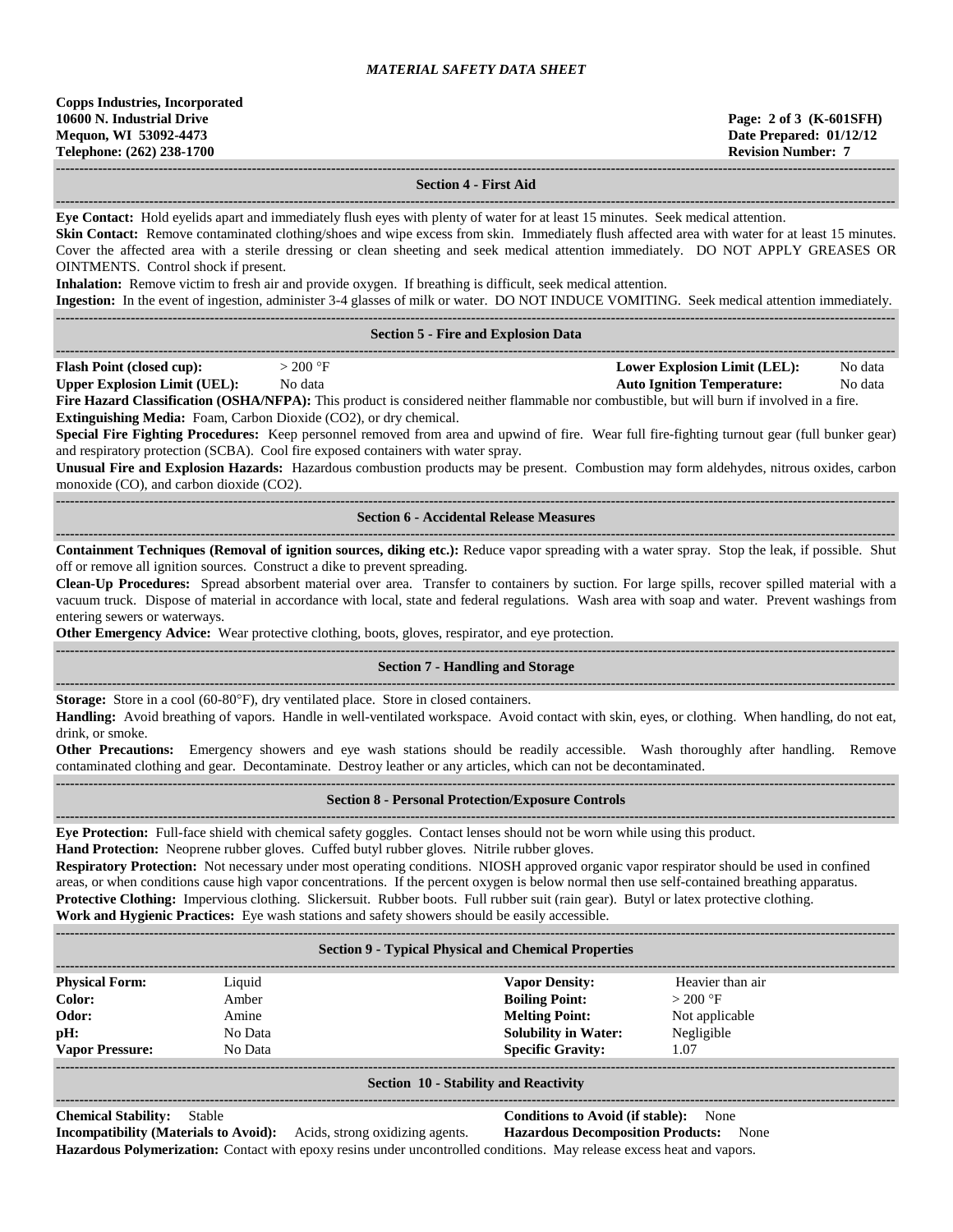| Copps Industries, Inc.<br>10600 N. Industrial Drive<br>Mequon, WI 53092-4473<br>Telephone: (262) 238-1700                                                                                                                                                                                                                                                                                                                                                                                                                                                               |                                                                                                                                                                                                                                                                                                                                                        |  | Page: 3 of 3 (K-601SF H)<br>Date Prepared: 01/12/12<br><b>Revision Number: 7</b> |  |  |
|-------------------------------------------------------------------------------------------------------------------------------------------------------------------------------------------------------------------------------------------------------------------------------------------------------------------------------------------------------------------------------------------------------------------------------------------------------------------------------------------------------------------------------------------------------------------------|--------------------------------------------------------------------------------------------------------------------------------------------------------------------------------------------------------------------------------------------------------------------------------------------------------------------------------------------------------|--|----------------------------------------------------------------------------------|--|--|
|                                                                                                                                                                                                                                                                                                                                                                                                                                                                                                                                                                         | <b>Section 11 - Toxicological Properties</b>                                                                                                                                                                                                                                                                                                           |  |                                                                                  |  |  |
| <b>Acute Oral Toxicity (LD50, RAT):</b><br><b>Acute Dermal Toxicity (LD50, RABBIT):</b><br><b>Acute Inhalation Toxicity (LC50, RAT):</b>                                                                                                                                                                                                                                                                                                                                                                                                                                | No data available.<br>No data available.<br>No data available.                                                                                                                                                                                                                                                                                         |  |                                                                                  |  |  |
|                                                                                                                                                                                                                                                                                                                                                                                                                                                                                                                                                                         | <b>Section 12 - Ecological Information</b>                                                                                                                                                                                                                                                                                                             |  |                                                                                  |  |  |
| No Data Available                                                                                                                                                                                                                                                                                                                                                                                                                                                                                                                                                       |                                                                                                                                                                                                                                                                                                                                                        |  |                                                                                  |  |  |
|                                                                                                                                                                                                                                                                                                                                                                                                                                                                                                                                                                         | <b>Section 13 - Disposal Considerations</b>                                                                                                                                                                                                                                                                                                            |  |                                                                                  |  |  |
| Waste Disposal: This material does not contain any VOC's (volatile organic compounds). Dispose of material in accordance with applicable, local,<br>state, and federal laws and regulations. The state and local regulations and laws may differ from federal regulations, and laws may change or be<br>reinterpreted. This information only applies to the material as manufactured. Processing, use, or contamination may make the information in<br>appropriate, inaccurate, or incomplete. Responsibility for proper waste disposal is with the owner of the waste. |                                                                                                                                                                                                                                                                                                                                                        |  |                                                                                  |  |  |
|                                                                                                                                                                                                                                                                                                                                                                                                                                                                                                                                                                         | <b>Section 14 - Transport Information</b>                                                                                                                                                                                                                                                                                                              |  |                                                                                  |  |  |
| <b>DOT Hazard Class: 8</b>                                                                                                                                                                                                                                                                                                                                                                                                                                                                                                                                              | DOT Non-Bulk Shipping Name: Caustic Alkali Liquids, N.O.S.<br><b>UN#</b> : UN1719<br>DOT Bulk Shipping Name: Caustic Alkali Liquids, N.O.S.<br>Packing Group: III<br>Technical Shipping Name: Contains Aliphatic and Cycloaliphatic Amines<br>IMO Shipping Data: Caustic Alkali Liquid N.O.S.<br>ICAO/IATA Shipping Data: Caustic Alkali Liquid N.O.S. |  |                                                                                  |  |  |
|                                                                                                                                                                                                                                                                                                                                                                                                                                                                                                                                                                         | <b>Section 15 - Regulatory Information</b>                                                                                                                                                                                                                                                                                                             |  |                                                                                  |  |  |
| Toxic Substances Control Act (TSCA): All components are included in the EPA Toxic Substances Control Act (TSCA) Chemical Substance<br>Inventory or are not required to be listed on the TSCA Inventory.<br>OSHA (29CFR1910.1200) Hazard Class(es): Corrosive. Sensitizer.<br>EPCRA Section 312 (40CFR370) Hazard Classes: Immediate Health hazard. Delayed Health Hazard.<br>EPCRA Section 313 (40CFR372): Toxic chemicals above "de minimus" level: None                                                                                                               | <b>US FEDERAL REGULATIONS:</b>                                                                                                                                                                                                                                                                                                                         |  |                                                                                  |  |  |
| <b>STATE REGULATIONS:</b><br>California Proposition 65 Substances: (components known to the State of California to cause cancer and/or reproductive toxicity and subject to<br>warning and discharge requirements under the "Safe Drinking Water and Toxic Enforcement Act of 1986"). None                                                                                                                                                                                                                                                                              |                                                                                                                                                                                                                                                                                                                                                        |  |                                                                                  |  |  |
|                                                                                                                                                                                                                                                                                                                                                                                                                                                                                                                                                                         | <u>INTERNATIONAL REGULATIONS</u>                                                                                                                                                                                                                                                                                                                       |  |                                                                                  |  |  |
| <b>Canada: WHMIS Hazard Classification:</b><br><b>WHMIS Risk Phrases:</b><br><b>WHMIS Symbols:</b>                                                                                                                                                                                                                                                                                                                                                                                                                                                                      | Class D, Division 2A<br>Class D, Division 2B<br>Class E<br>Causes burns. Skin Sensitizer. Lung sensitizer.<br>Stylized T, test tube/hand                                                                                                                                                                                                               |  |                                                                                  |  |  |
|                                                                                                                                                                                                                                                                                                                                                                                                                                                                                                                                                                         | <b>Section 16 - Other Information</b>                                                                                                                                                                                                                                                                                                                  |  |                                                                                  |  |  |

**Section 16 - Other Information**

**------------------------------------------------------------------------------------------------------------------------------------------------------------------------------------** *To the best of our knowledge, the information contained herein is accurate. However, neither Copps Industries nor any of its agents assume any liability whatsoever for the accuracy or completeness of the information contained herein. Final determination of suitability of any material is the sole responsibility of the user. All materials may present unknown health hazards and should be used with caution. Although certain hazards are described herein, we cannot guarantee that these are the only hazards which exist.*

**Revision Date:** 01/12/12 **Revised By:** Bill Simek **Replaces Revision Dated:** 01/28/10 **Title:** Laboratory Manager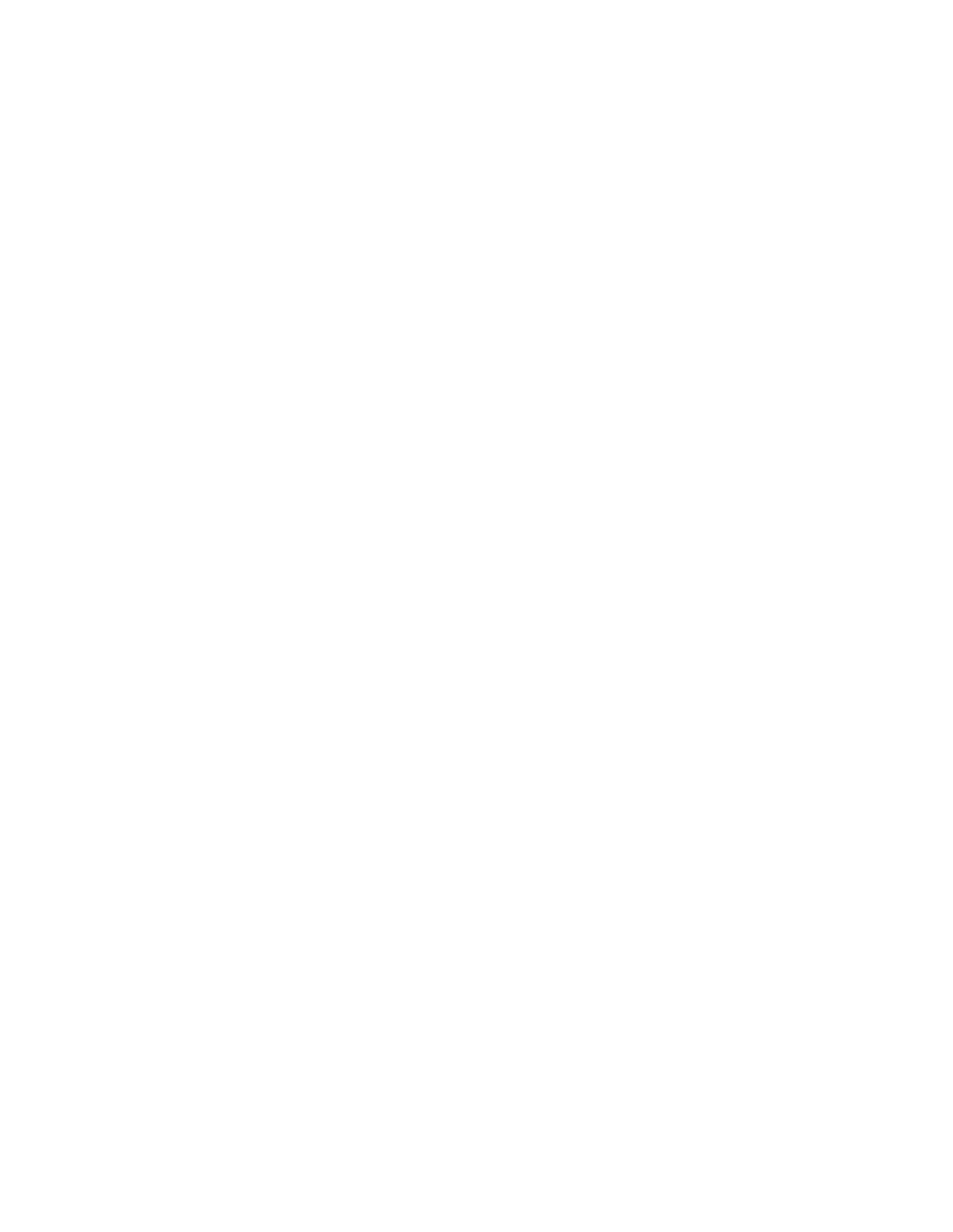| <b>Section 1 - Material Identification</b>                                                                   |                                      |                                                     |                                                  |  |  |  |  |
|--------------------------------------------------------------------------------------------------------------|--------------------------------------|-----------------------------------------------------|--------------------------------------------------|--|--|--|--|
| <b>Product Name:</b><br><b>Product Type:</b>                                                                 | $C-005$<br><b>Aggregate Filler</b>   |                                                     |                                                  |  |  |  |  |
| <b>Manufacturer:</b><br>Copps Industries, Incorporated<br>10600 N. Industrial Drive<br>Mequon, WI 53092-4473 |                                      |                                                     |                                                  |  |  |  |  |
| $(262)$ 238-1700<br><b>Telephone Number:</b>                                                                 |                                      |                                                     |                                                  |  |  |  |  |
| <b>Emergency Number (s):</b>                                                                                 | $(800)$ 255-3924<br>$(813)$ 248-0585 | 24 hrs.<br>24 hrs.                                  | (Continental U.S.)<br>(Outside Continental U.S.) |  |  |  |  |
| <b>Revision Notes:</b><br><b>Annual Updating</b>                                                             |                                      |                                                     |                                                  |  |  |  |  |
| <b>Section 2 - Hazardous Ingredients</b>                                                                     |                                      |                                                     |                                                  |  |  |  |  |
| $\frac{\#}{1}$<br>$wt %$<br>$>1\%$<br><b>OSHA &amp; ACGIH EXPOSURE LIMITS</b>                                | <b>CAS Number</b><br>14808-60-7      | <b>Chemical Name</b><br>Silica, Crystalline, Quartz |                                                  |  |  |  |  |

|    |              | TWA |         | STEL |       | <b>CEILING</b> |       |
|----|--------------|-----|---------|------|-------|----------------|-------|
|    |              | ppm | me/m3   | ppm  | me/m3 | ppm            | mg/m3 |
| ı. | <b>OSHA</b>  | N/E | 15 dust | N/E  | N/E   | N/E            | N/E   |
|    | <b>ACGIH</b> | N/E | 10 dust | N/E  | N/E   | N/E            | N/E   |

### *N/E = Not Established*

| <b>Section 3 - Health Hazards</b>                             |  |  |                        |  |                      |  |
|---------------------------------------------------------------|--|--|------------------------|--|----------------------|--|
| <b>EMERGENCY OVERVIEW</b>                                     |  |  |                        |  |                      |  |
| <b>HMIS HEALTH RATING: 1*</b>                                 |  |  | <b>FLAMMARILITY: 0</b> |  | <b>REACTIVITY:</b> 0 |  |
| HMIS Hazard Rating Least - 0 Slight - 1 Moderate - 2 High - 3 |  |  |                        |  | Extreme - 4          |  |

A tan, grey or red granular solid. Causes eye and skin irritation. Prolonged inhalation of respirable silica will result in permanent lung damage, silicosis.

**Routes of Exposure:** Eye Contact, Skin Contact, Inhalation.

**Health Hazards:** May cause eye irritation. Skin irritant.

**Target Organs:** Eyes, Skin, Lungs.

**Signs and Symptoms of Exposure (Acute Effects):** Contact with skin or eyes causes irritation, redness and discomfort.

**Signs and Symptoms of Exposure (Possible Longer Term Effects):** Repeated and/or prolonged exposure may cause allergic reaction/sensitization. Repeated and/or prolonged exposure may result in adverse eye effects (such as conjunctivitis or corneal damage), adverse skin effects (such as rash, irritation or corrosion). Chronic exposure to quartz containing limestone dust in excess of TLV's can cause silicosis.

**Medical Conditions Generally Aggravated by Exposure:** Eye disease, skin disorders and allergies.

**Carcinogens under OSHA, ACGIH, NTP, IARC, other:** Silica, crystalline, quartz.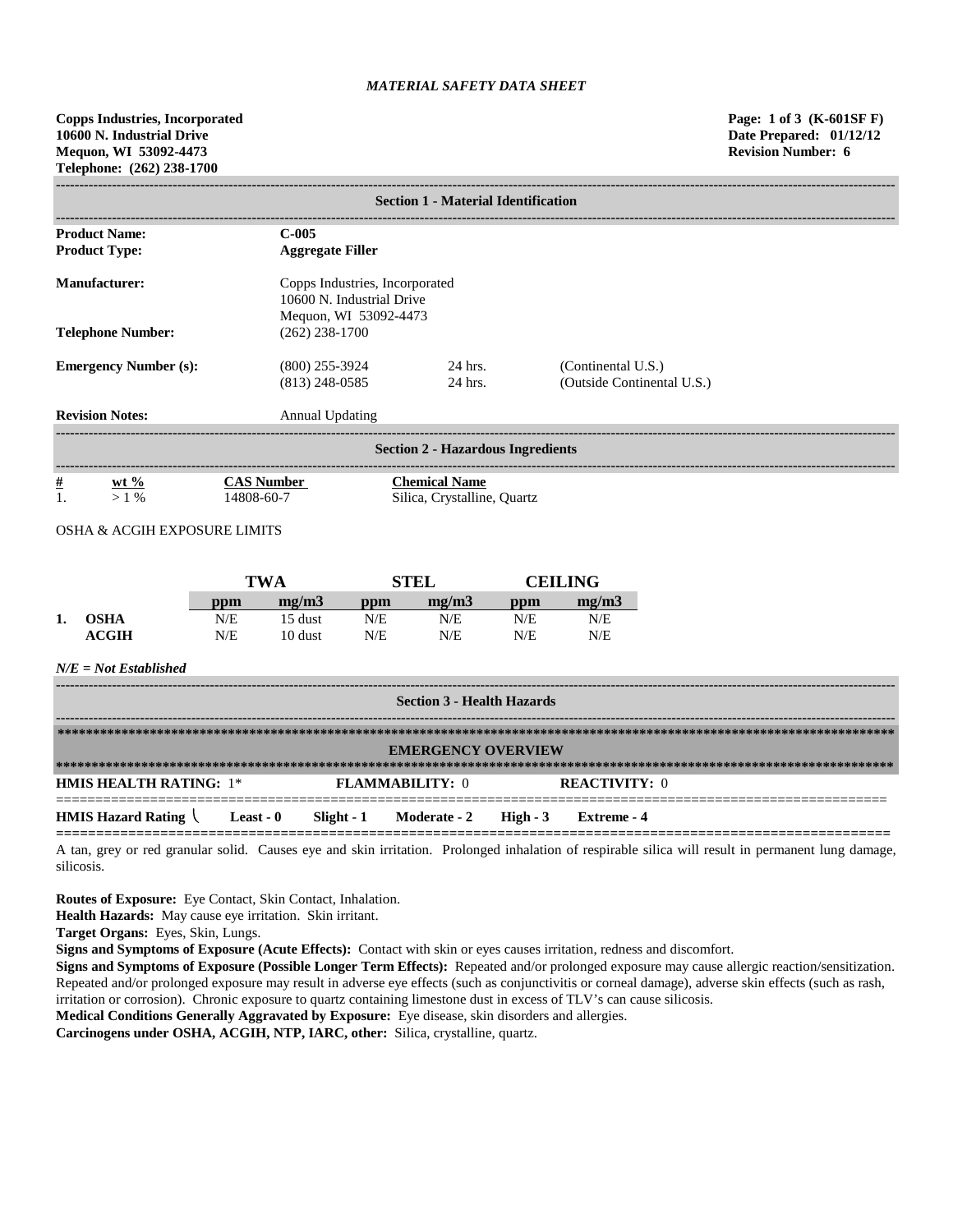| <b>Copps Industries, Incorporated</b> |  |  |  |  |  |
|---------------------------------------|--|--|--|--|--|
| Mequon, WI 53092-4473                 |  |  |  |  |  |
| Telephone: (262) 238-1700             |  |  |  |  |  |

**Copps Industries, Incorporated Page: 2 of 3 (K-601SF F)**

**Date Prepared: 01/12/12 Revision Number: 6 ------------------------------------------------------------------------------------------------------------------------------------------------------------------------------------ Section 4 - First Aid ------------------------------------------------------------------------------------------------------------------------------------------------------------------------------------ Eye Contact:** Hold eyelids apart and immediately flush eyes with plenty of water for at least 15 minutes. Seek medical attention. **Skin Contact:** Remove contaminated clothing/shoes and wipe excess from skin. Flush skin with water. Follow by washing with soap and water. If irritation occurs, seek medical attention. **Inhalation:** Remove victim to fresh air and provide oxygen. If breathing is difficult, seek medical attention. **Ingestion:** If swallowed, call physician immediately. Induce vomiting only as directed by medical personnel. Never give anything by mouth to an unconscious person. Get medical attention immediately. **------------------------------------------------------------------------------------------------------------------------------------------------------------------------------------ Section 5 - Fire and Explosion Data ------------------------------------------------------------------------------------------------------------------------------------------------------------------------------------ Flash Point (closed cup):** N/A **Upper Explosion Limit (UEL):** No data **Auto Ignition Temperature:**No data **Lower Explosion Limit (LEL):** No data **Fire Hazard Classification (OSHA/NFPA):** None. **Extinguishing Media:** N/A. **Special Fire Fighting Procedures:** N/A. **Unusual Fire and Explosion Hazards:** None known. **------------------------------------------------------------------------------------------------------------------------------------------------------------------------------------ Section 6 - Accidental Release Measures ------------------------------------------------------------------------------------------------------------------------------------------------------------------------------------ Containment Techniques (Removal of ignition sources, diking, etc.):** None necessary. **Clean-Up Procedures:** Dust may be created due to spillage. Cleanup personnel may be exposed to excessive respriable dust. Wetting of spilled material and/or use of appropriate respirators may be necessary. **Other Emergency Advice:** Wear protective clothing, boots, gloves, respirator, and eye protection. ------------------------------------------------------------------------------------------------------------------------------------------------------------------------------------ **Section 7 - Handling and Storage ------------------------------------------------------------------------------------------------------------------------------------------------------------------------------------ Storage:** Store in a cool (60-80 °F), dry, ventilated place. **Handling:** Avoid contact with skin, eyes, or clothing. When handling, do not eat, drink, or smoke. **Other Precautions:** Wash thoroughly after handling. Remove contaminated clothing and gear. Decontaminate. **------------------------------------------------------------------------------------------------------------------------------------------------------------------------------------ Section 8 - Personal Protection/Exposure Controls ------------------------------------------------------------------------------------------------------------------------------------------------------------------------------------ Eye Protection:** Chemical safety goggles recommended. Contact lenses should not be worn while using this product. **Hand Protection:** As needed to limit dust accumulation on hands. **Respiratory Protection:** Use chemical goggles and impervious gloves. Selection of specific items such as boots and apron will depend on operation. Wear respirator protection whenever airborne concentrations exceed TLV ceilings or TWA, use NIOSH approved respirators for listed hazard. Confined spaces, rooms, or tanks are areas where concern for TLV's is especially important. Reference OSHA Regulation CFR 29 1910.134 for recommended respiratory protection. **Protective Clothing:** Clean, body covering clothing should be utilized. **Work and Hygienic Practices:** Eye wash stations and safety showers should be easily accessible. **------------------------------------------------------------------------------------------------------------------------------------------------------------------------------------ Section 9 - Typical Physical and Chemical Properties ------------------------------------------------------------------------------------------------------------------------------------------------------------------------------------**

| <b>Physical Form:</b>                                  | Granular Solid            |                        | Density:                    | Heavier than air |  |  |  |
|--------------------------------------------------------|---------------------------|------------------------|-----------------------------|------------------|--|--|--|
| Color:                                                 | Varies (tan, grey or red) |                        | <b>Boiling Point:</b>       | $>200$ °F        |  |  |  |
| Odor:                                                  | None                      |                        | <b>Melting Point:</b>       | Not Applicable   |  |  |  |
| pH:                                                    | No Data                   |                        | <b>Solubility in Water:</b> | Negligible       |  |  |  |
| <b>Vapor Pressure:</b>                                 | No Data                   |                        | <b>Specific Gravity:</b>    | 2.65             |  |  |  |
| <b>Section 10 - Stability and Reactivity</b>           |                           |                        |                             |                  |  |  |  |
| <b>Chemical Stability:</b><br>$\sim$ $\cdots$ $\cdots$ | .                         | Stable<br>$\mathbf{r}$ |                             |                  |  |  |  |

**Conditions to Avoid (if unstable):** None